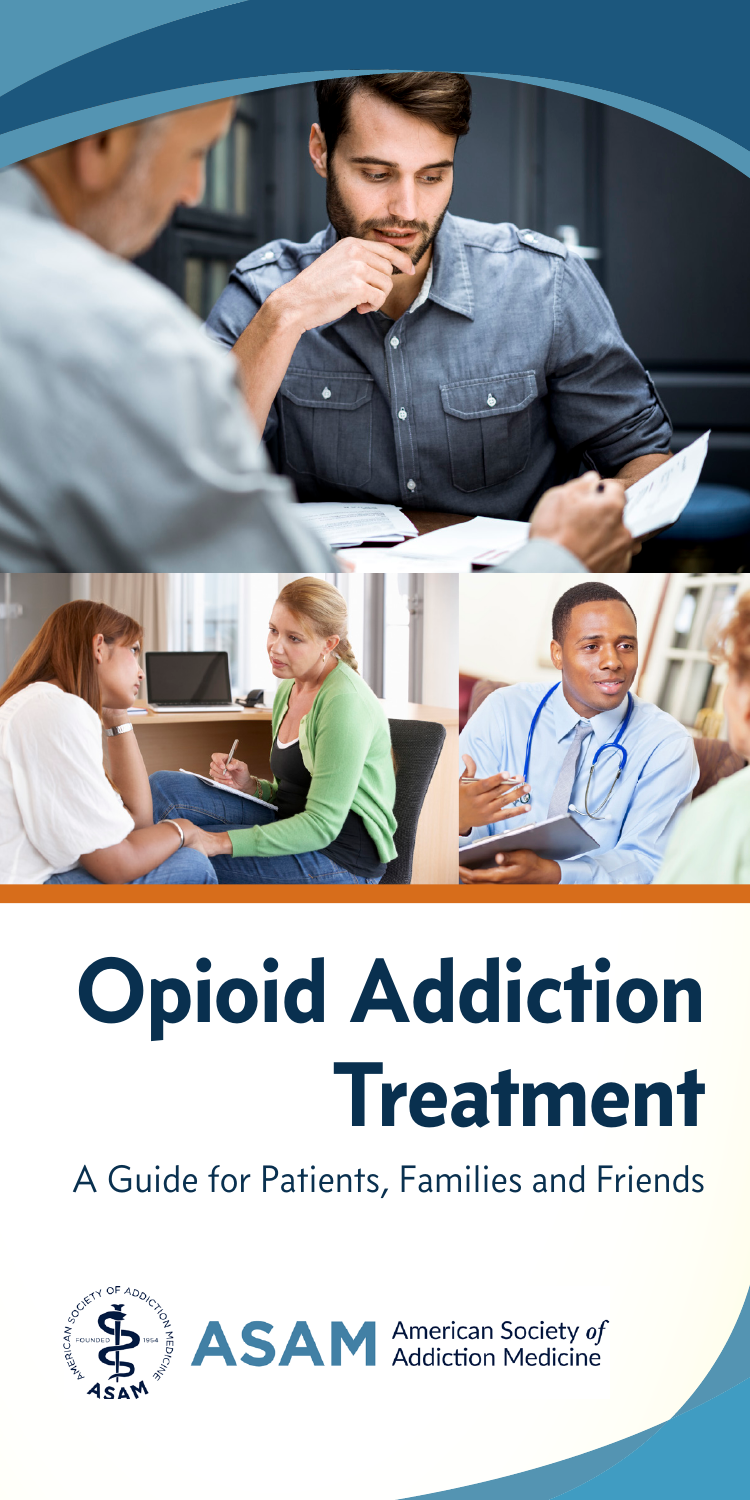#### **INTRODUCTION**

Addiction is a worldwide problem that affects many different people, their families, and communities. In 2014, about 435,000 Americans ages 12 or older reported currently using heroin, and 4.3 million reported nonmedical use of prescription opioids. Addiction is a chronic disease, like diabetes or heart disease, meaning there is no cure. But addiction can be **managed**, and people with addiction can, and do, recover.

Treatment using safe and helpful methods provided by trained clinicians can lead to a healthy, positive way of life. This healthy way of life is referred to as **recovery**. Treatment with a medication along with counseling and other support is often the most effective choice for opioid addiction and part of recovery.

This document provides facts about treatment from The American Society of Addiction Medicine (ASAM) – the leading medical society for addiction treatment. Learn more about ASAM at www.ASAM.org.

#### **DEFINITION OF ADDICTION\***

**Addiction is a chronic brain disease in which a person regularly finds and uses drugs, or regularly does something (such as gambling) despite the negative things that can happen. It is a brain disease because addiction can change how the brain works. Besides harming a person's health, it can change how someone thinks and feels. This may last a long time, lead to other harmful actions, and cause difficult relationships with family and friends. Without treatment and recovery, addiction may keep getting worse.**

\*Modified from ASAM Definition of Addiction www.asam.org/for-the-public/definition-of-addiction

#### **ASSESSMENT**

Seeking help is the first important step to recovery. The next step in the process is to meet with a qualified clinician. A clinician is a health professional, such as a physician, psychiatrist, psychologist, or nurse. The clinician will review or assess how someone is doing - this first meeting is called an assessment. The goal of the assessment is to gain a thorough understanding of the patient. This will help the clinician and patient develop a treatment plan that best matches the patient's needs.

#### **Getting Started**

- The clinician will ask questions to understand nearly every part of a patient's life. The more that is known, the better treatment can be planned with the patient.
	- Common assessment questions include:
		- How long has someone been using drugs?
		- What other medications are being taken?
		- Are there special social or financial circumstances, or needs?
		- Is there a family history of addiction?
		- Are there other mental or chronic health problems?
- The next step is a complete physical examination to check the patient's overall health. This includes finding other common conditions (physical or mental) related to addiction which may change how a patient is treated.
- The physical examination will include tests to find both health problems and drugs in someone's body. The most common drug test uses a patient's urine and is called urine analysis.

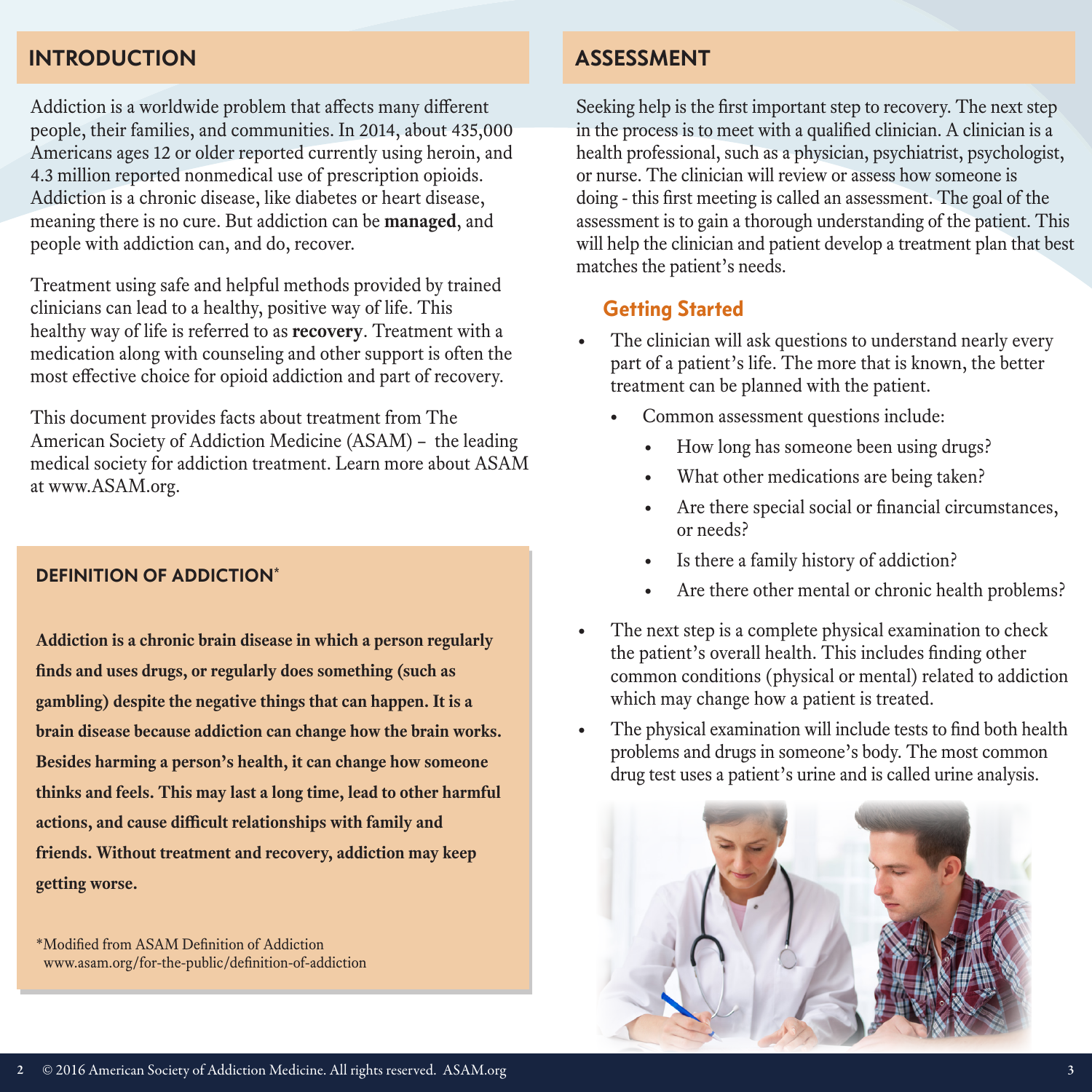#### **TREATMENT OVERVIEW**

After the assessment, the clinician will discuss all recommended treatment options with the patient. Every patient situation is different, so choosing the best options is a shared decision between the patient and the clinician.

There are three main choices for medication to treat opioid addiction: methadone, buprenorphine and naltrexone. These medications are used along with counseling and other support.

Treatment can occur in several different places or settings depending on the medication used, the patient's situation and other factors. Four broad treatment settings should be considered: ASAM Level 1 (outpatient), ASAM Level 2 (intensive outpatient or partial hospitalization), and ASAM Levels 3 and 4 (residential addiction treatment or hospital settings). It's important to discuss the many different treatment settings with the clinician to determine which is most appropriate.

#### **Treatment Plan**

- After discussing the assessment and treatment choices with the clinician, including the ASAM Level of Care, it's time to finish the treatment plan.
- It is common for both the patient and clinician to sign an agreement about what to expect during treatment. This can include: treatment goals, which medications are used, treatment schedule, and counseling plan.
- The treatment plan will also include:
	- Regular visits to the treatment center/clinician
	- Medications: usually methadone, buprenorphine or naltrexone
	- Patient commitment to cooperate with treatment
	- Risks of relapse and other safety concerns.

#### **Patient Participation**

- Patient participation in treatment and recovery is shown to improve outcomes. Treatment will be ongoing, as addiction is a chronic disease. For this reason, an agreed upon treatment plan ahead of time is strongly recommended.
- At the same time, a patient should expect to be treated with respect and dignity and have concerns listened to when starting or changing the treatment plan.
- To avoid health problems, patients must share with clinicians any other medications they are taking or if they drink alcohol regularly. This is very important – certain medications and regular alcohol use can cause major problems with certain treatment medications.
- Common patient responsibilities include:
	- Keeping all appointments
	- Agreeing to drug testing on a regular basis
	- Taking medications as prescribed
	- Only using drugs that are prescribed
	- Allowing and encouraging involvement of family and friends
	- Avoiding persons, places and situations that may cause a person to use a substance again after a period of not using—also known as **relapse**.

#### **Counseling**

- Counseling is an important part of treatment and is usually required with all medications.
- Counseling should be done with a qualified clinician or health professional – this person will play an important role with the care team. Counseling may be done in the same place the medication is given, or by another clinician outside the treatment setting.
- Counseling helps patients address personal, social or other problems that may contribute to their addiction. Examples can be:
	- Improving feelings of self-worth
	- Difficult situations at work or home
	- Spending time with people who use drugs or alcohol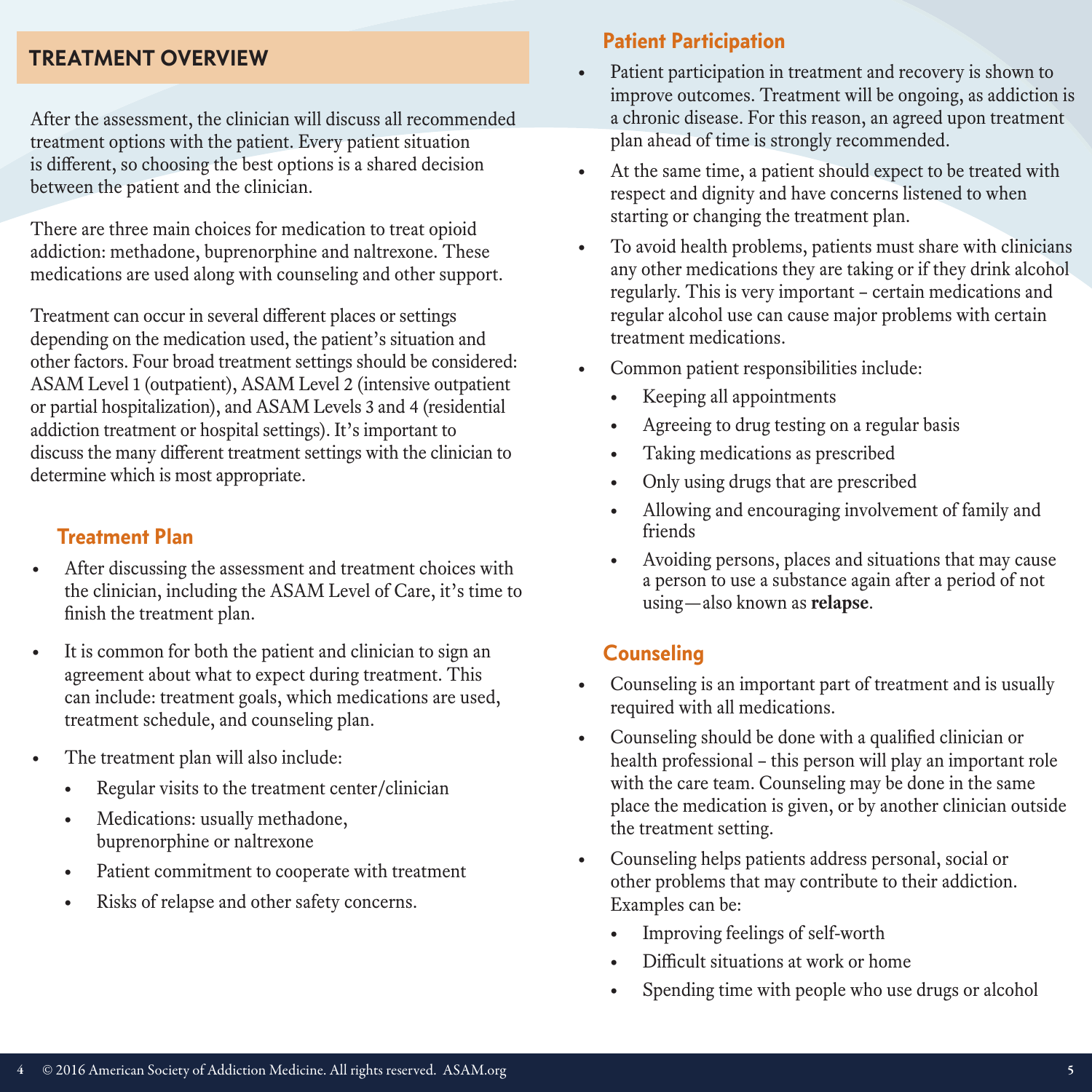• Counseling is not limited to the patient - there are also many support groups for family and friends of those dealing with addiction. Remember, addiction affects friends and family as well.

## **Support from Family and Friends**

- Families and friends play a key role, and should try to learn as much as possible about addiction to improve the chances of a long-lasting recovery.
- Places, persons and events associated with addiction may contribute to a relapse. It is very important that a patient avoids persons, places and other reminders of his/her drug use or learn how to respond to those reminders in ways that do not involve alcohol or drug use. This requires the continued support and encouragement of friends and family who are outside of that environment.

#### **WITHDRAWAL**

- Opioid **withdrawal** refers to the wide range of symptoms that occur after stopping the use of opioid drugs. Withdrawal can last up to 10 days, but is most often between 3-5 days.
- Although it can cause very troubling symptoms (such as vomiting, cramps, and sweating), withdrawal is rarely lifethreatening.
- Using medications to control withdrawal (also called **withdrawal management**) is almost always recommended over trying to quit "cold turkey." When patients do try to quit "cold turkey," it can lead to stronger cravings and continued use.
- Withdrawal management on its own or with counseling is not treating opioid addiction and may increase the risk of relapse. When treating someone for opioid addiction, maintenance medication in combination with counseling and other support is recommended. **Maintenance medication** is defined as medication (see page 7) on a consistent schedule for persons with addiction.

# **MEDICATIONS TO TREAT OPIOID ADDICTION**

| <b>Medication</b>          | <b>Brand Names</b>                          |
|----------------------------|---------------------------------------------|
| Buprenorphine              | Probuphine <sup>*</sup> , generics          |
| Buprenorphine and naloxone | Suboxone®, Zubsolv®,<br>Bunavail®, generics |
| Methadone                  | generics                                    |
| Naltrexone                 | Vivitrol <sup>®</sup> (injection), generics |

\* Recently approved by the FDA for maintenance treatment of opioid dependence in certain patients.

# **MEDICATION**

Most treatment plans will include medication. The type of medication chosen depends on a number of factors, including the patient's different situations and the treatment setting.

- The most common medications used in the treatment of opioid addiction are methadone, buprenorphine and naltrexone.
- Counseling is recommended with the use of each of these medications.
- Each medication works in a different way and has its own risks and benefits. It also has a special way to be started once started, it can be safely taken for years. The clinician and the patient should review together the risks and benefits of each medication.
- When used properly, these medications will **NOT** create a new addiction – rather they help patients manage addiction so they can recover.

**If the first medication selected does not work well, the patient can discuss with the clinician to find the right medication for his/her needs.**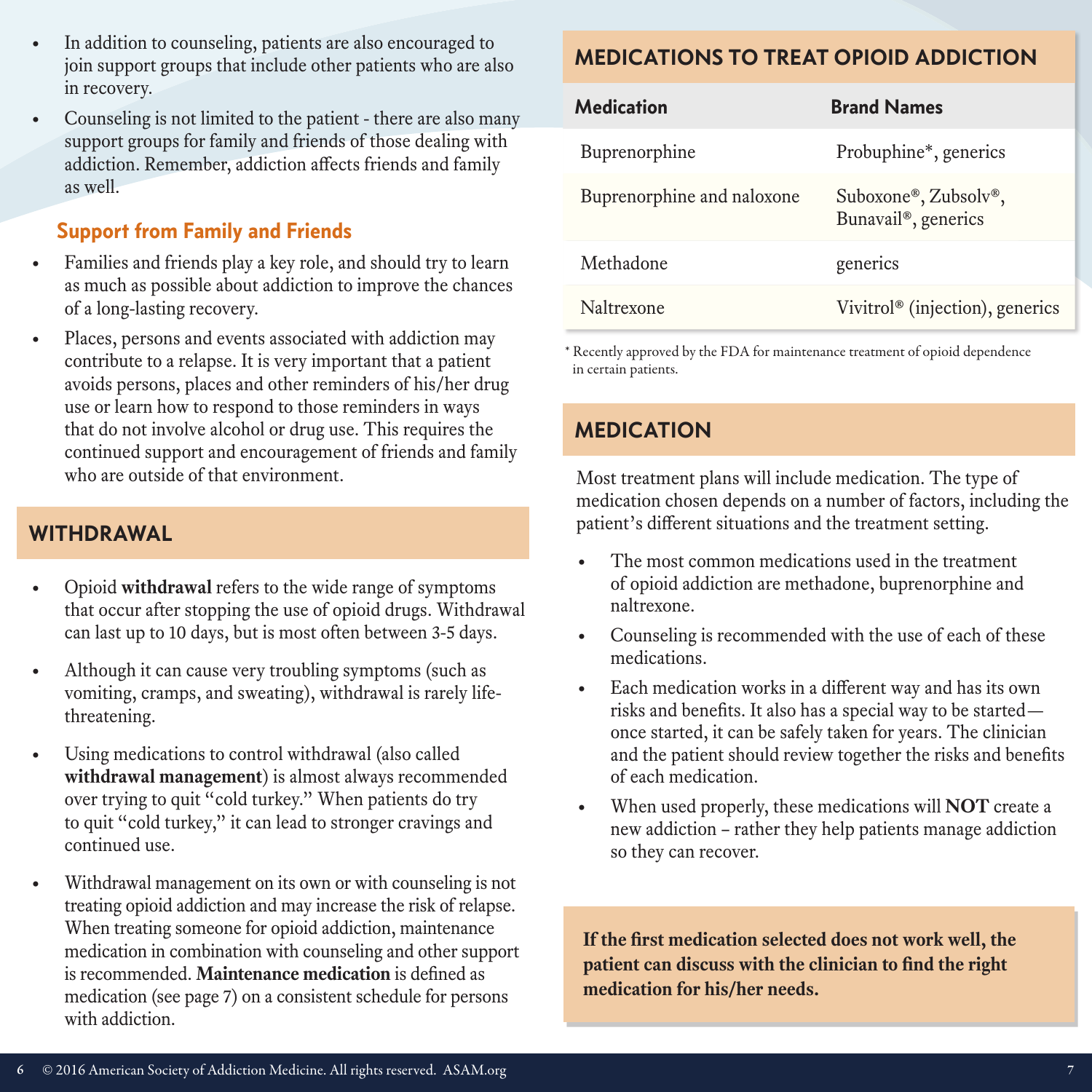- Some people have special situations, such as pregnancy, mental health issues, pain, or they are in the criminal justice system. They should work with their clinician to find the right medication for their situation.
- Adolescents and their caregivers should also discuss medication options with their clinicians.

#### **Methadone**

- Methadone acts as an opioid in the brain to reduce the desire to use the problem drug. The patient taking methadone feels normal (not high), and withdrawal does not occur. Methadone can also reduce cravings.
- Methadone can be safely started at the beginning of withdrawal.
- Methadone comes in a pill form, as a liquid, and a wafer. It is taken once per day, but over time the dosing may change.
- People who are in stable recovery may be provided a supply of medication to take at home.

# **Buprenorphine**

- Buprenorphine also acts as an opioid in the brain to reduce the desire to use the problem drug, which helps the patient avoid withdrawal symptoms. It reduces powerful desires for opioids or cravings.
- Buprenorphine comes as tablets and as film. Many versions of this medication are combined with naloxone to prevent possible misuse – when misused (injected, snorted, or other) it can bring on unwanted withdrawal symptoms. Learn more about naloxone on page 10.
- Patients should wait until they are experiencing mild to moderate opioid withdrawal before taking the first dose of buprenorphine.
- Insurance coverage and price may help determine which form should be chosen. The clinician will make sure the patient has a dosage and form that meets his/her medical needs.
- This medication is taken once per day. The dosage taken per day may be adjusted over time.
- Not all clinicians can prescribe buprenorphine, so it is important to find an approved clinician who is able to prescribe this medication.

#### **Naltrexone**

- Naltrexone works by blocking opioids from acting on the brain - this takes away the ability to get high from using opioids. This makes naltrexone a good option for preventing relapse, but may not stop all drug cravings.
- A person cannot have any opioids in his/her body when starting naltrexone. If a person does, withdrawal will be very strong. Before a clinician starts a patient on naltrexone, the patient must go through withdrawal under a clinician's supervision. This period can last anywhere between 7-10 days.
- Naltrexone comes in a pill form that is taken regularly. It is also available in an extended release form that is injected in the buttocks. The injection is administered by the clinician in his/her office once a month.

# **Medication Use Summary**

- Every patient is different, and the right medication is found when the person feels normal, has little to no side effects, does not feel withdrawal, and has cravings under control.
- When used correctly, and when the treatment plan is being followed, these medications can be taken safely for years.
- Any plans to stop taking a medication, change dosage, or switch medications should always be discussed with the clinician – this should be a shared decision, with all benefits and risks discussed and understood between both parties.
- Patients will continue to see the clinician and participate in counseling and support groups based on the agreed upon treatment plan.
- Relapse may occur as part of this chronic disease. If a patient relapses while using medication, the clinician will revise the treatment plan and treatment goals as needed.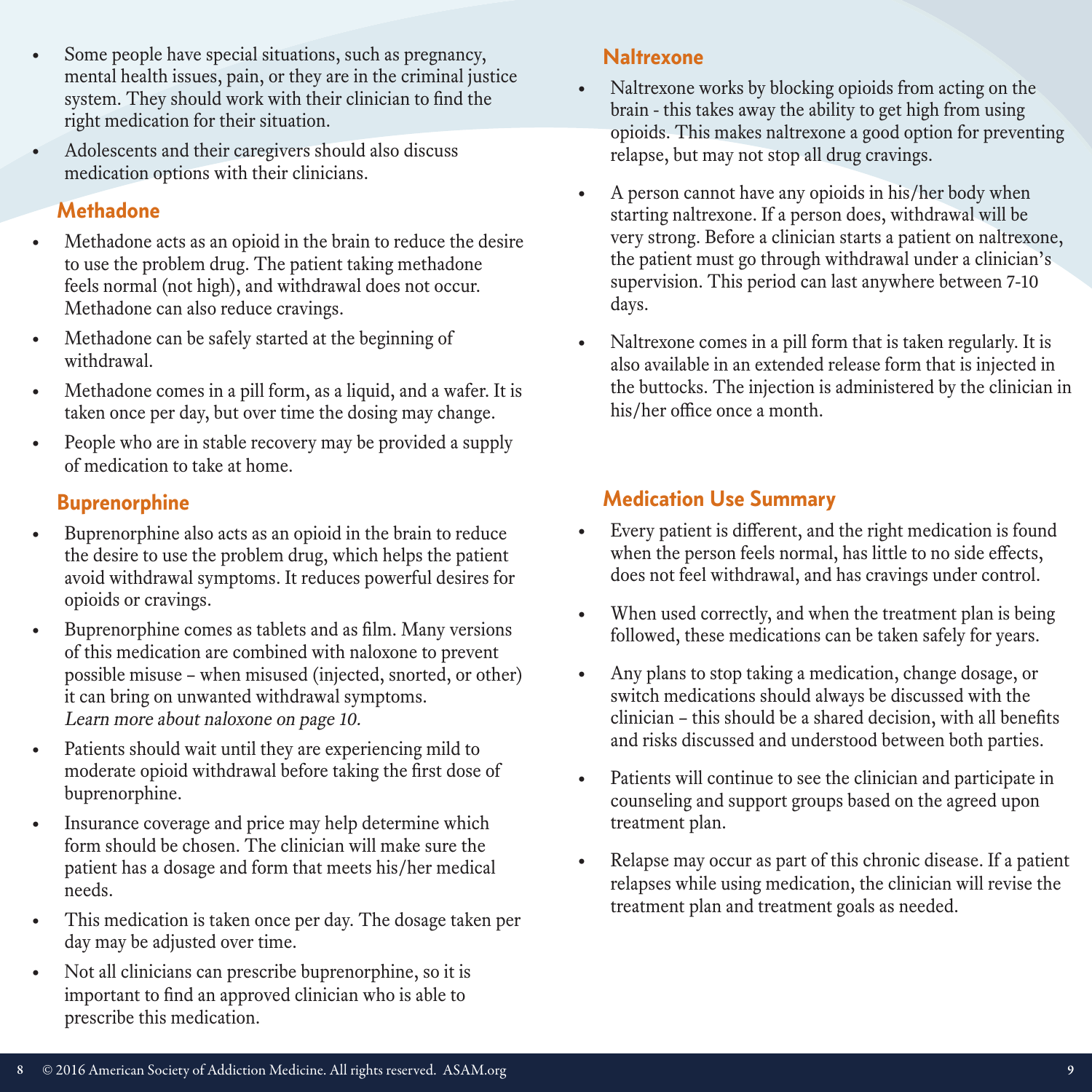## **Warnings**

- Medications should be kept at home, and must be locked in a safe place.
- Women should let their clinician know if they are pregnant or breast feeding.
- Patients on these medications should not use other opioid medications or illegal drugs. They should not drink alcohol or take sedatives, tranquilizers, or other drugs that slow breathing. This can cause deadly side effects. **Dos and Don'ts in Responding to Opioid Overdose**

# **NALOXONE**

**Naloxone is used to treat an opioid overdose if someone has taken too much. It can be injected or sprayed in the nose. Naloxone only works for opioids. It may need to be given more than once for an opioid overdose since its effects may wear off before the opioid does.**

**To ensure patient safety, the clinician should also provide a prescription for naloxone for the patient and family members. Having naloxone can help to save a person who may relapse or take so much opioid that she/he stops breathing.**

| - 7           | the contract of the contract of the contract of the contract of the contract of |
|---------------|---------------------------------------------------------------------------------|
| Prescription: |                                                                                 |
|               |                                                                                 |

# **OVERDOSE**

# **AN OPIOID OVERDOSE NEEDS IMMEDIATE MEDICAL ATTENTION**

- **• DO Call for Help (Dial 911)**
- **• DO** support the person's breathing by administering oxygen or performing rescue breathing.
- **• DO** administer naloxone (a drug that reverses the effect of opioids) as an injection or a nasal spray.
- **• ALL FRIENDS/FAMILY SHOULD HAVE NALOXONE AND KNOW HOW TO USE IT.**
- **• DO** put the person in the "recovery position" on the side, if he or she is breathing independently.
- **• DO** stay with the person and keep him/her warm.
- **DON'T** slap or try to forcefully stimulate the person it will only cause further injury. If shouting, rubbing knuckles on the sternum (center of the chest or rib cage), or light pinching will not awaken the person, he or she may be unconscious.
- **• DON'T** put the person into a cold bath or shower. This increases the risk of falling, drowning or going into shock.
- **• DON'T** inject the person with any substance (salt water, milk, "speed," heroin, etc.). The only safe and appropriate treatment is naloxone.
- **DON'T** try to make the person vomit drugs that he or she may have swallowed. Choking or inhaling vomit into the lungs can cause death.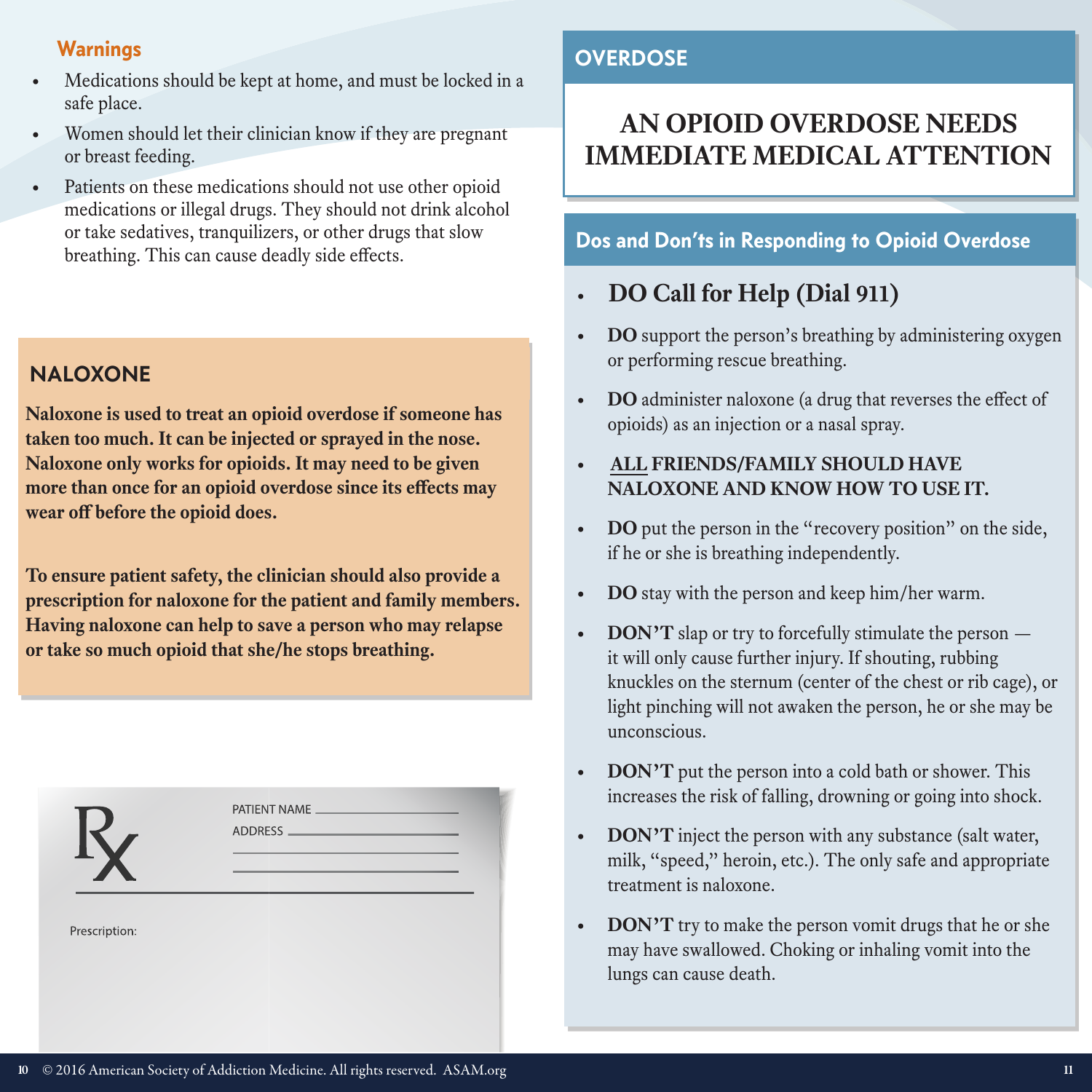# **QUESTIONS TO ASK YOUR CLINICIAN NOTES**

- **• What are the symptoms of opioid addiction?**
- **• What type of treatments are available?**
- **• What should I do if I think I have an opioid addiction?**
- **• How long do I need treatment?**
- **• How long will I need to be on medication?**
- **• Where can I find more information on treatment and recovery?**
- **• Are opioid treatment medications addictive?**
- **• Are there differences in cost for treatment medications?**
- **• Does insurance cover the cost of treatment medications?**
- **• Where will I be treated?**